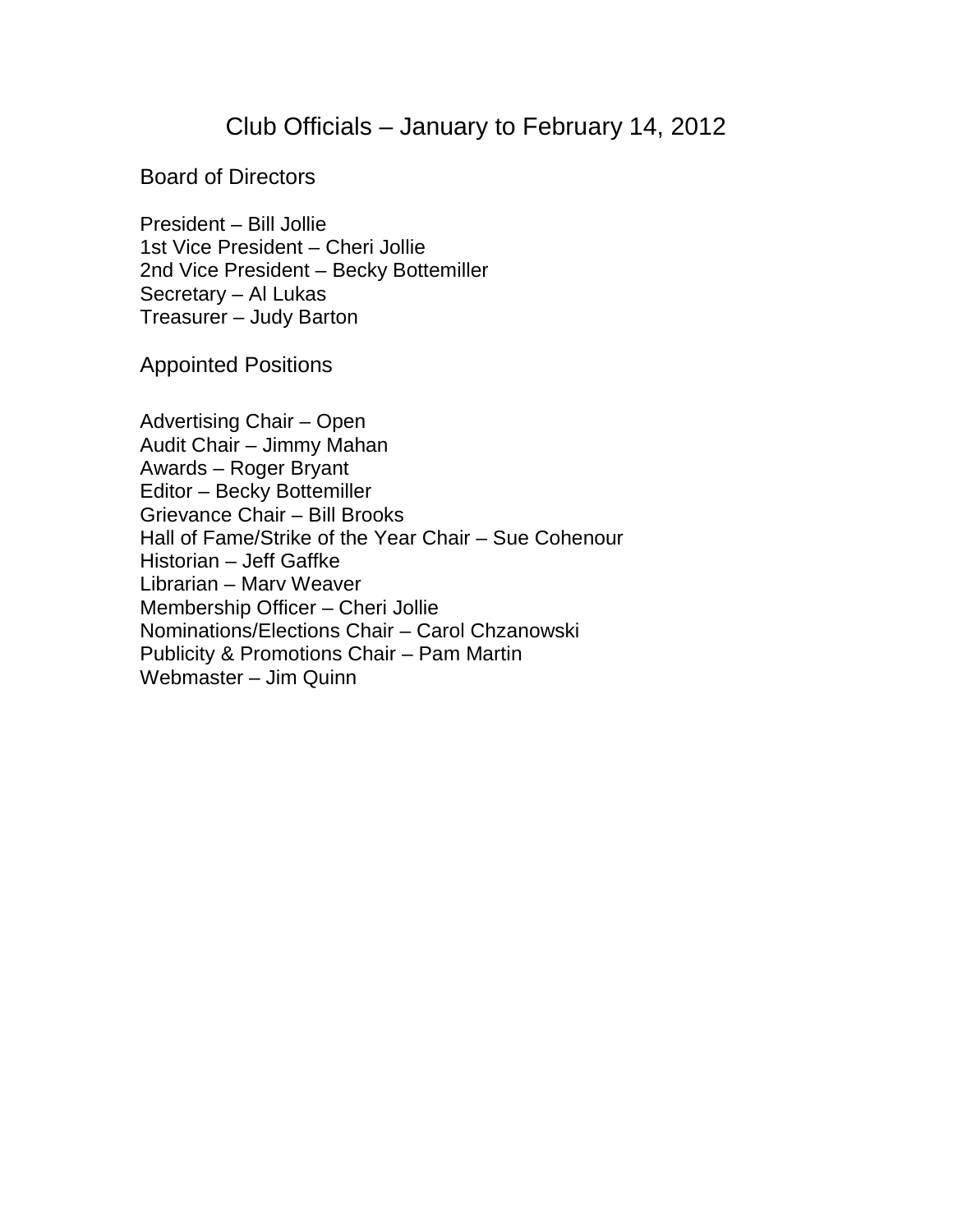# Club Officials – February 15 - 16, 2012

Board of Directors

President – Bill Jollie 1st Vice President – Open 2nd Vice President – Jimmy Mahan Secretary – Al Lukas Treasurer – Judy Barton

Appointed Positions

Advertising Chair – Open Audit Chair – Jimmy Mahan Awards – Roger Bryant Editor – Becky Bottemiller Grievance Chair – Bill Brooks Hall of Fame/Strike of the Year Chair – Sue Cohenour Historian – Jeff Gaffke Librarian – Marv Weaver Membership Officer – Cheri Jollie Nominations/Elections Chair – Carol Chzanowski Publicity & Promotions Chair – Pam Martin Webmaster – Jim Quinn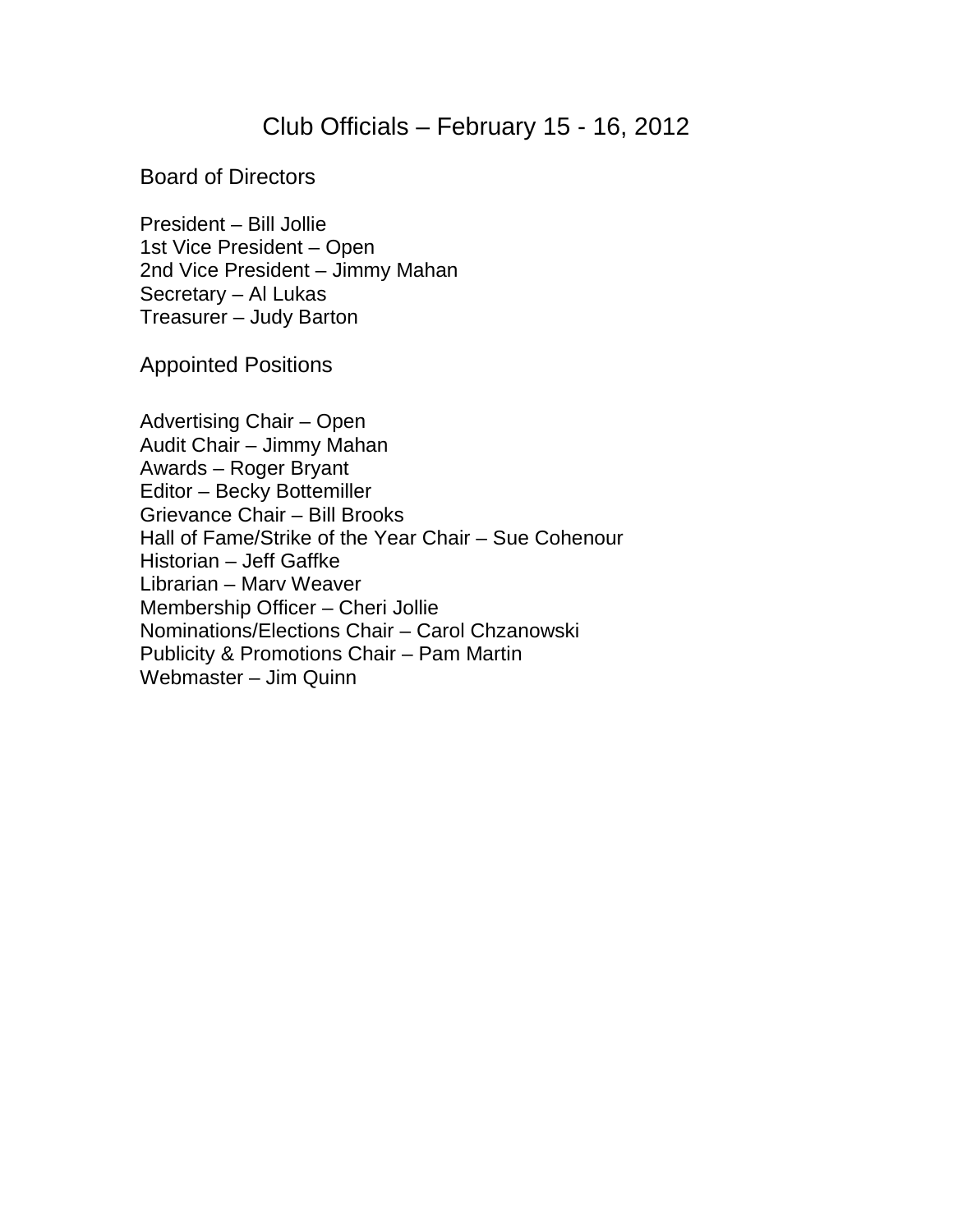### Club Officials – February 17 - 26, 2012

Board of Directors

President – James J. Slack 1st Vice President – Open 2nd Vice President – Jimmy Mahan Secretary – Al Lukas Treasurer – Judy Barton

Appointed Positions

Advertising Chair – Open Audit Chair – Jimmy Mahan Awards – Roger Bryant Editor – Becky Bottemiller Grievance Chair – Bill Brooks Hall of Fame/Strike of the Year Chair – Sue Cohenour Historian – Jeff Gaffke Librarian – Marv Weaver Membership Officer – Cheri Jollie Nominations/Elections Chair – Carol Chzanowski Publicity & Promotions Chair – Pam Martin Webmaster – Jim Quinn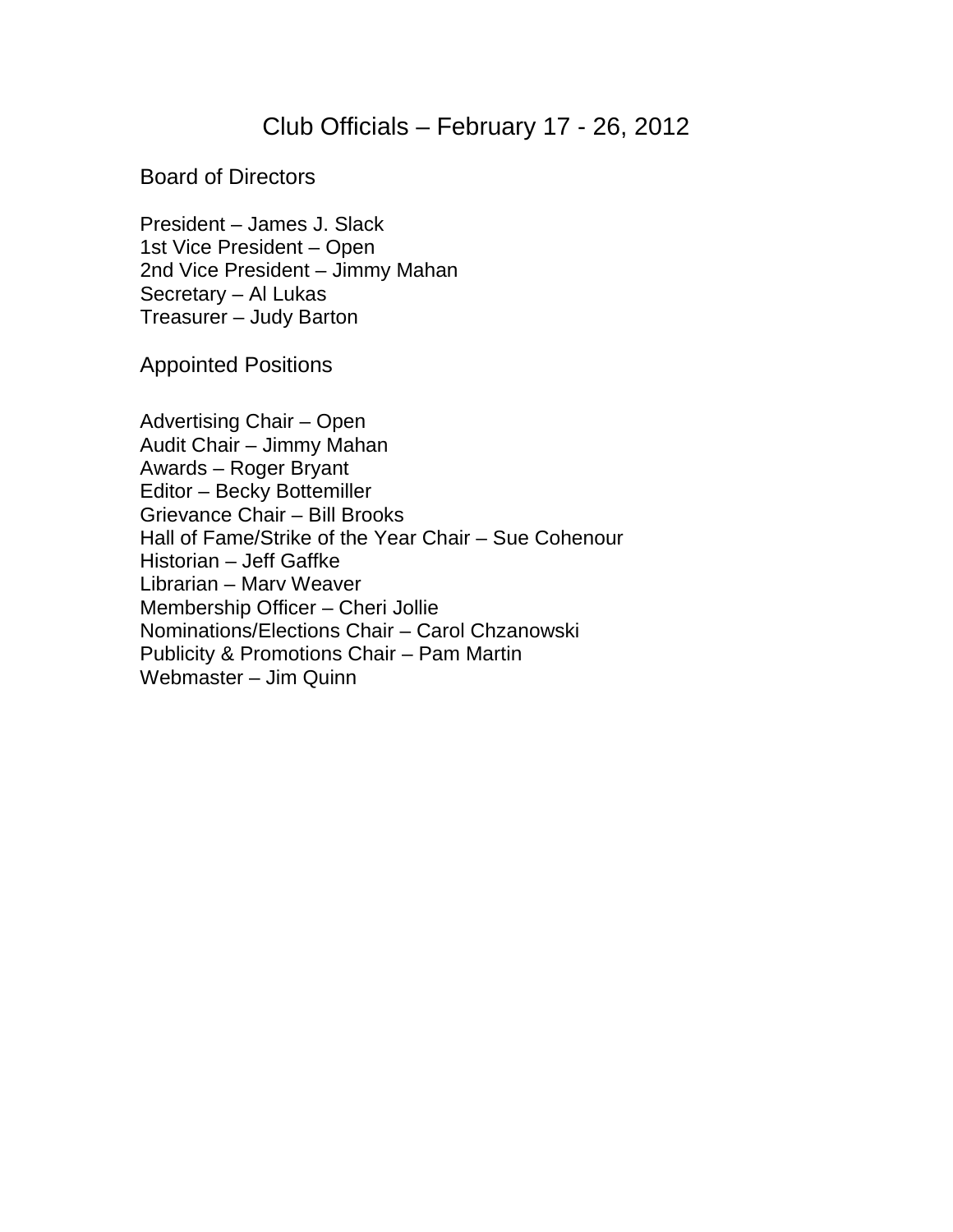# Club Officials – February 27, - June 28, 2012

Board of Directors

President – James J. Slack 1st Vice President – Jo Riefer 2nd Vice President – Jimmy Mahan Secretary – Al Lukas Treasurer – Judy Barton

Appointed Positions

Advertising Chair – Open Audit Chair – Jimmy Mahan Awards – Roger Bryant Editor – Becky Bottemiller Grievance Chair – Bill Brooks Hall of Fame/Strike of the Year Chair – Sue Cohenour Historian – Jeff Gaffke Librarian – Marv Weaver Membership Officer – Jo Riefer Nominations/Elections Chair – Carol Chzanowski Publicity & Promotions Chair – Pam Martin Webmaster – Jim Quinn